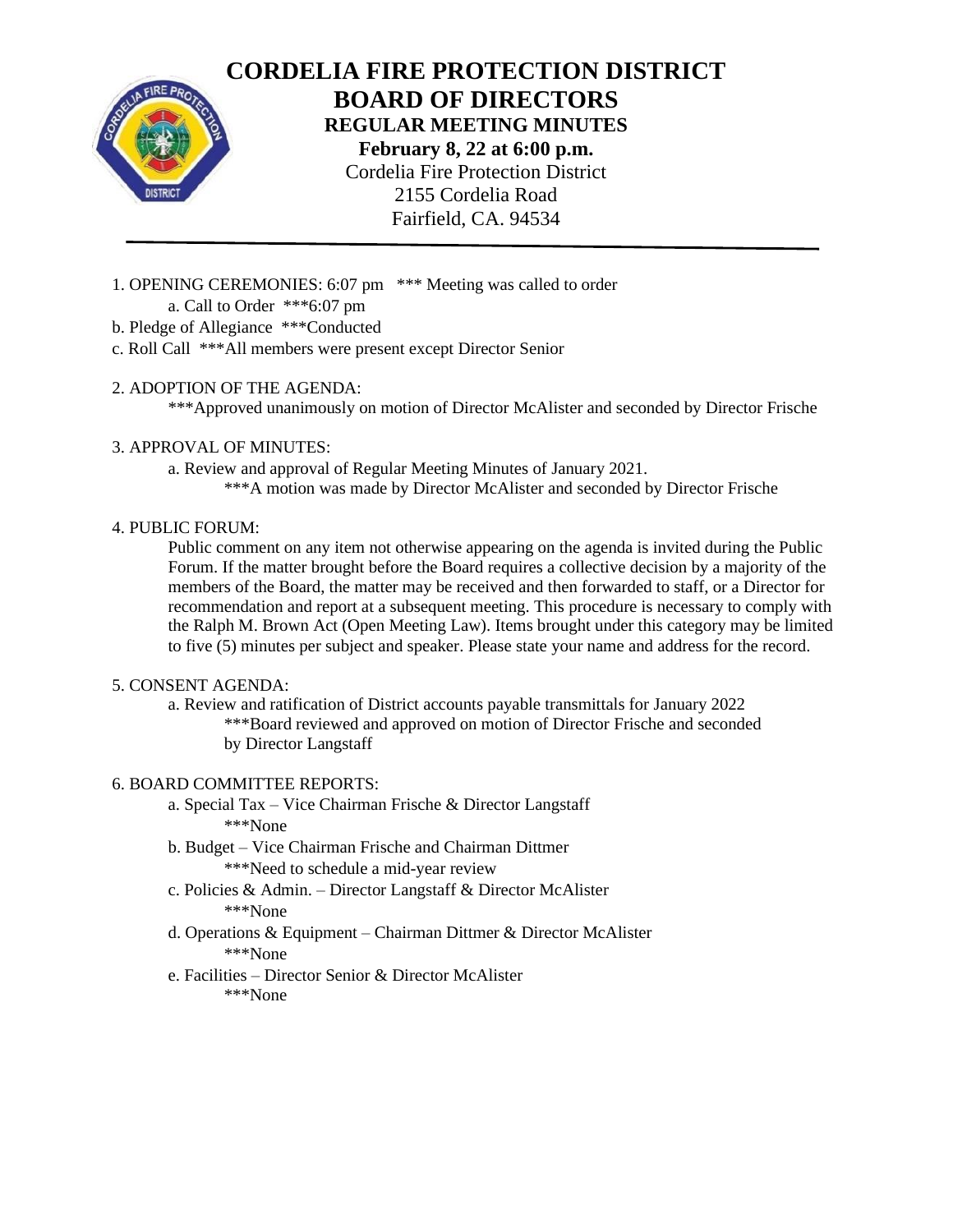# 7. OLD BUSINESS:

● Green Valley Fire Safe Council Update - Rochelle

\*\*\*Rochelle advised that progress is still moving forward. Hopes to have Yolo Resource Conservation District and SECA in place. Also hopes to have an event education on May 1, 2022.

● Fire District Reorganization Update - Rich Seithel

\*\*\*LAFCO has received application. Commission 8-10 months, working on it. Discussion was held on Area 1, revenue, plan services, assets need to be included, input needs to be included there current are issues that need to addressed. Chairman Dittmer said that the Board of Supervisors would like to put the tax revenue in the June Ballot.

● Fundraising Update

\*\*\* Fundraising is on hold. Need more dedication from those that want to assist.

#### 8. NEW BUSINESS:

● Shaded Fuel Break Discussion/next steps

\*\*\*Discussion need SECA permit, more funding, Cordelia own equipment, CalFire able to use. Director McAlister we need to work with policies. Chairman Dittmer said that work would probably commence next winter.

● Website Update, Streamline Services, Stacey

\*\*\*Stacey advised that the website needs to be updated. She said that the Jason was doing it for less; however, she would like to go with a company. Board agreed that Stacey should move forward for a reasonable price. VFPD Chief Wood said that we are in the process of updating our website and we have selected Streamline since they work with special districts.

#### 9. COMMUNICATIONS/CORRESPONDENCE: \*\*\*None

#### 10. STAFF COMMENTS & REPORTS:

● Firefighters Association

\*\*\*President Davis acquired kitchen items and dues are a bit more to cover coffee and supplies. New TV to hold zoom meetings.

● Apparatus Update

\*\*\*Water tender has been rebuild; air tanker to be repair and sell; went to VFPD Station 64 to service the tanks. Good news we have gotten the type 3 from San Ramon should be here by the end of the week.

- Call Response
	- \*\*\*Responding to incidents
- Staffing Update
	- \*\*\*None
- Monthly Training
	- \*\*\*working with Fairfield for training.
- Cost Recovery \*\*\*None